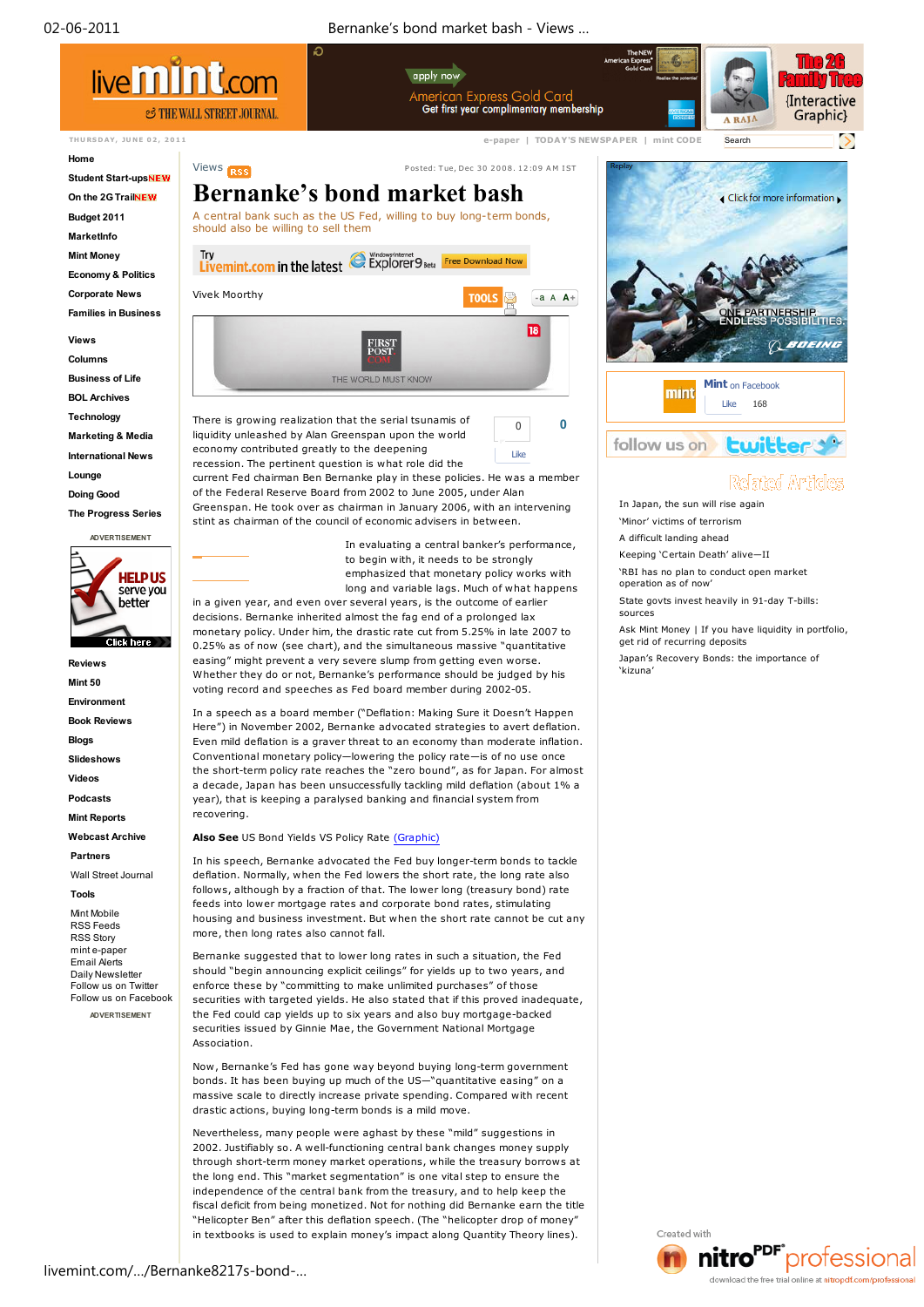



Online Classifieds Fever 104 Shine: Jobs in India

Movie Reviews **ADVERTISEMENT** Granted, a serious threat of deflation may warrant such policies. But announcing it in advance creates the moral hazard of assuring private players that even if they expand recklessly, they are immune to deflation risk since the Fed stands ready to bail them out. Whether the deflation threat in 2002 was concrete enough to justify this speech requires evaluating the inflation and other data in real time.

As things turned out, the Fed reacted aggressively to deflation risk when its preferred inflation measure, the core personal consumption expenditures deflator, fell below the implicit 2% target. The funds rate was lowered to 1% during 2003 and 2004 (see chart), partly in response to this deflation scare. That huge infusion of liquidity paved the way for the emerging markets equity boom in recent years.

By the same logic, when the Fed raises the funds rate to ward off inflation or tackle an asset bubble, suppose the long rate does not rise, what should it do? The answer is obvious—sell bonds, and continue to do so in any amount, or some equivalent transactions, to ensure that long rates also rise enough.

However, the Fed failed to do so. Greenspan in February 2005 stated that the failure of long rates to rise despite the steep funds rate hike (200 basis points then) was a "conundrum", an expression that caught on (implicitly, the Fed was powerless to raise mortgage rates to tackle the housing bubble). Bernanke explained this conundrum in an April 2005 speech as a "global savings glut" that was keeping bond yields low globally. Maybe so, but the Fed could have acted.

Overall, Bernanke has continued his predecessor's tradition. The "Greenspan put" (as in a put option) was a Wall Street expression to characterize his asymmetric bias towards equity price movements. When the dot-com bubble was under way, Greenspan repeatedly stressed that it was incorrect, and perhaps impossible, to fight market forces. But when the stock market declined, he would cut rates quickly and hugely. In effect, Bernanke extended the Greenspan equity put to the bond market.

*Vivek Moorthy is professor of economics at IIM Bangalore. Comment at theirview@livemint.com*

## **Tags - Find More Articles On:**

Theirview | Tsunamis | Liquidity | Alan Greenspan | World economy | Recession

**READ MORE ARTICLES BY:** Vivek Moorthy

| Comments for this page are closed |  |  |  |
|-----------------------------------|--|--|--|
|                                   |  |  |  |

## **Showing 1 comment**

**COMMENTS** 

Sort by Newest first Subscribe by email - Subscribe by RSS

**Wilfred Lobo** 07/31/2010 12:55 PM

Govt should regulate licensing in a systematic manner rather than spring surprises and shocks to the broadcasting industry which is expanding, creating jobs and media values.

The broadcast industry has just begun.. and the government has started to apply brakes, why can't govt restrict broadcasters who show Rs 1.50 crores nett worth and get a channel license, they then use the license as a bargaining tool to make money by selling the defunct or lousy channels to new entrants, this is a big money making racket, licenses are sold at premium prices and all sorts of black marketing is now a big game in broadcasting.

There are so many broadcasters who start the channel .. only to sell it to a buyer and again launch a new channel, and this continues forever, such broadcasters should be restricted or not given approval for new license.



More videos >>

**Most Read Most E-mailed Editor's Picks** Nvidia's India unit to spearhead Logan superchip development A yoga camp against corruption The ant and the grasshopper and my summer reading list Baba Ramdev intent on fast, puts UPA on the backfoot Economy may be poised for slower growth Reliance Infrastructure: valued at a pittance Miffed Afridi retires, calls PCB officials disgraceful